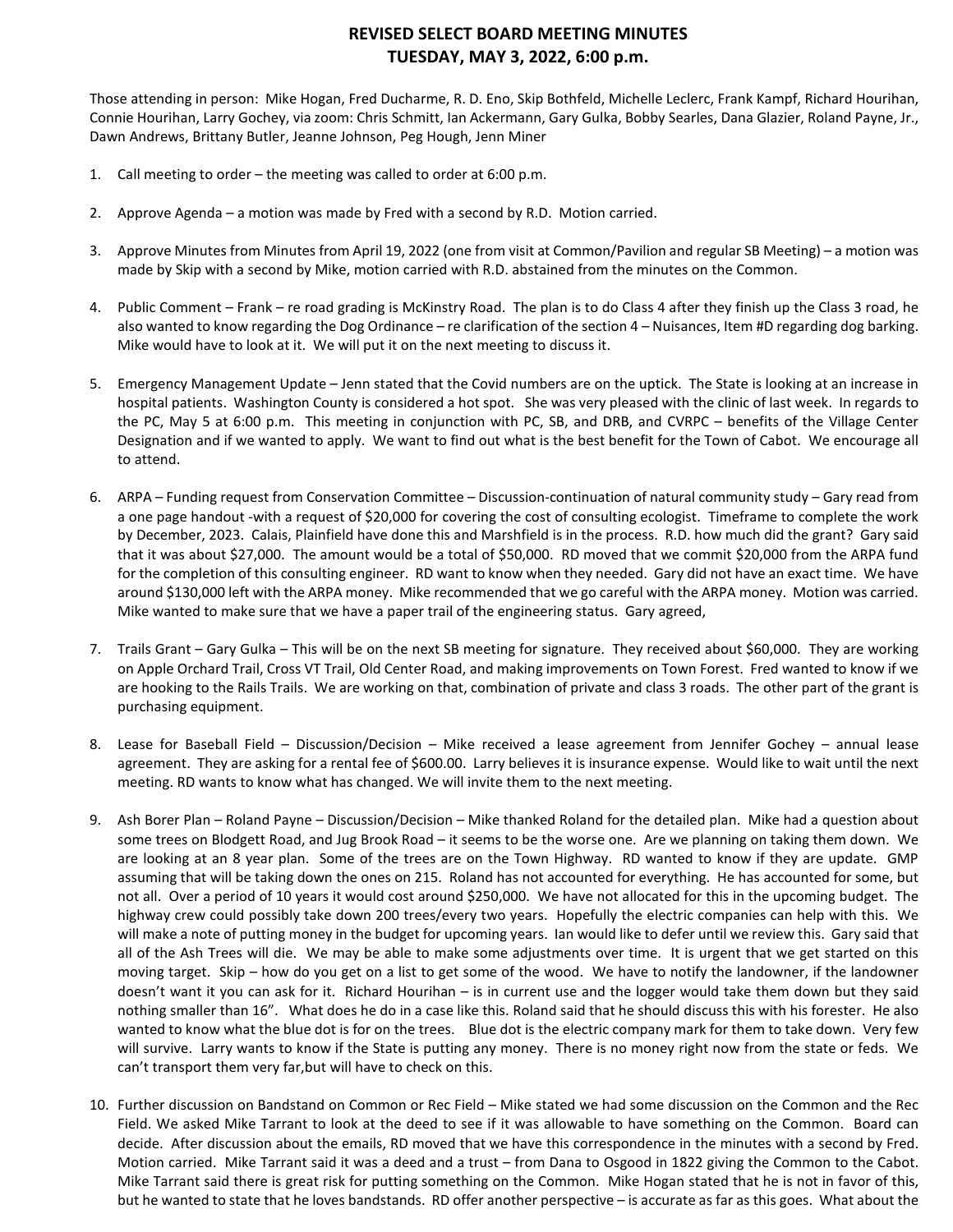structure – the monument. We need to look at this under adverse possession. At some point now or in the future to ask Mike Tarrant about the statute. RD moved to endorse the location of the bandstand on the Common but added that if the Selectoard is not ready to make a decision, he would move to table the motion, assuming it is seconded. He feels the Common is the best place, if it was out of sight it could be damaged. He is against it at the Rec Field and would like to have a committee of village residences to go over the policies. He would like to know if the bandstand would have an impact on the VCD. He proposes to endorse a bandstand on the Common and if at some time a resolution to make it official with a second by Fred. Skip said that we would then have the control. Jenn – I am not pro or against the bandstand – if we are going to renewing VCD how does the structure impact that. We need to check into the historic impact. She also has a question – grant deadline – what happens – grant were going to come before the SB. The PC hasn't seen anything of the grant. RD stated that this a group of private citizens not the Town doing the grant. Jenn said yes that the policy – prudent to come by PC and after the review of the PC, it goes before the SB. RD will make a project to see that this comes as done. Fred – we ought to spend a little bit more money regarding the Statute and fence and get it settled what we can or can't do and need to dig into this to get it resolved. If we have the bandstand there then wouldn't other people want to do something. It is Town property. RD said that we are talking about a slippery slope. Richie said that he is going to start a petition. Mike stated you have a right to have a petition. There can be other things, Mike is looking for precedent and trying to clarify the definitions. Connie read an article that Irene Kampf wanted to have a farmer's market. She was denied to have it on the Common as it would have been a permanent structure. Fence was put up to help preserve the Common. We need to have clear parameters as to the need. Richie stated that Dana is going to have a bigger festival later in the year and they are going to have it at the rec field. It seems that one man is making a decision. Dana is not getting paid. Ian has a question – we should have a special meeting with everyone – some do want and some do. Maybe we should listen to them. Peg – just want to be in the record – bandstands are historically in the center of town. Maintain the vitality of the village – not just a few people. Some were not at the Common walk – we needed a larger meeting to find out what we can do. Ian – what about a vote. For the record that Ian does not have a problem with the bandstand. He is concerned about the people in town. Brittany what about the motion just made about the Common. RD is going to table the motion he just made. Common historic evaluation and to see if there is anything hazardous on the Common. Brittany noted that it was once a frog pond. RD point of information – historic evaluation that does not have to do this. RD moved and Fred seconded that we table this. We will talk further with Mike Tarrant. (The emails from Mike Tarrant are attached.) Motion to table was passed.

- 11. Replacement of Trees on the Common Trees on the Common He took down the Elm Tree. Two recommendation disease free of Chestnut and Cherry Trees (they are a short-lived of 20-25 years.) If we fill it with top soil, will it just enhance the problem. We should try to get drainage. New trees will just drown if we don't do anything for drainage. Larry wants to know why the trees are in the ball field area. It has always been around the edge of the trees. Cherry Trees will not get very big. If we don't do something now, we have to go to the fall. Let Roland to pick the best types of trees. He does not have a cost, but possibly around \$100 per trees. He will run it by the Conservation Commission. We should check into the drainage and see what it would cost to drain the Common. Biggest drainage area is around the Danville Hill. We will have the road crew look at this.
- 12. Water/Wastewater
	- a. Other Business –We have the pump that will be installed on Elm Street and need to have them check out the Cabot General Store's pump.
- 13. Highway
	- a. Other business Ian roads are getting better. Grader broke down throwing some electrical codes. Taken care of. We are checking about quotes for the aprons. There is a 3' culvert on Jug Brook Road. Did the crack sealing today. Village sidewalk – edging stones are edging away. Can we get this sealed up? Ian said that he will take a look at them. They will be pouring concrete at the entrance way to the Willey Building soon. Roads are looking good, however the roads are still sweating. Replaced culvert on Danville Hill.
- 14. Town Clerk's Office
	- a. Orders
	- b. Other business gave an update on the Spencer property. It is being cleaned up.
- 15. Other Business There was no other business.
- 16. Adjourn A motion was made by Fred with a second by Skip, motion carried. We adjourned at 7:39 p.m.

Respectfully submitted, Betty Ritter, Clerk/Treasurer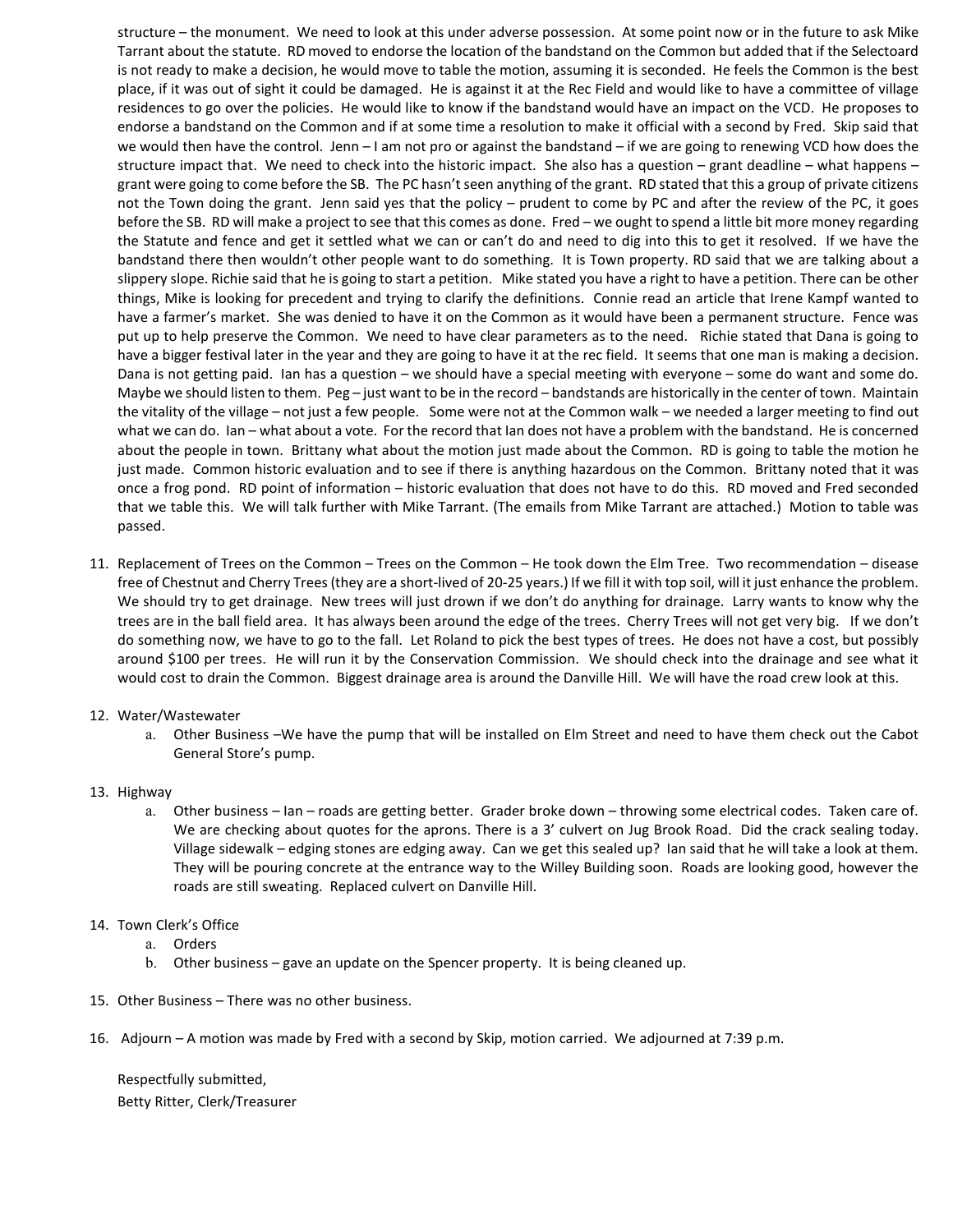This is a Word Document of all the correspondence with the Town Attorney, Michael Tarrant. (latest first through March 28.) Mike Tarrant was out of the office for two weeks and that is why there is a delay in receiving the answers in April.

## **April 28, 2022 – Mike Tarrant**

I understand, no problem. It's not a clear issue, certainly, and I think I could spend a solid few days researching the legal question to understand how VT addresses deeds like this one. It's complicated to be sure.

## **April 27 From Betty to Mike Tarrant**

Mike, I am trying to get some history on the monument. I am attaching a picture of it from the Cabot History Book. It also shows the Church, but that is not on the Common. There is a road in between the Common and the Church. I am hoping to get a better picture, even if I have to go out and take one for you.

### **April 27 from Mike Tarrant**

Can you describe the monument? I don't know if sure a thing would constitute a building or inherently be in conflict with the trust, which calls for military parades etc. It may be an odd splitting of hairs, but it may be meaningful. It also may indicate that there are issues which could/should be investigated, like if it did void 150 years ago, does the town own it now by virtue of adverse possession? We'd have to look into it.

## **April 27 from Betty to Mike Tarrant**

I am not sure if you remember that we have a monument on the Common. Here is his question:

But I wonder if the SB will allow me to put a question to Mike Tarrant, pertaining to the current status of the trust in light of the fact that at least one permanent structure was erected on the Common, the monument, 150 years ago. If the conveyance was not voided then, or if it was but the property did not revert to the Dana heirs, why should it be voided by a bandstand, and if it were, would any Dana heirs still be able to reclaim the property?

I actually thought of this question and chose not to ask it as it seems like a totally different item on the Common, but I guess it must be addressed after all.

#### **From Betty to Mike Tarrant**

Mike, thank you very much. I agree with you completely on this and the risk is great to put a bandstand there. We are not only hampering the area, but there are houses in very close proximity of the Common that could interfere with their privacy. The bandstand would be similar to a Pavilion type building. It would be permanent and would personally I am afraid to attract the wrong king of happenings when not in use. Also, who would be responsible for trash, etc. as it is on Town Property.

We did propose to have it up at our rec field, which we are proposing to do some type of construction, get electricity, and the parking it much better there than right in the middle of the Town.

Given all this, I do need one more question answered. Is it the Treasurer's position or who? It seems that I have had jurisdiction over it (by mean of the office) and now the SB is taking it upon themselves to take control. I know this can be a political thing in a town, but along with this I just need to know whose responsibility it is. Can you give me some direction on this last point.

## **April 27 From Mike Tarrant – Re who is in charge of Common (this was a verbal phone call with Mike Tarrant)**

I would think, generically, the Town could decide. It said the treasurer or successor. In a bigger town, it could be a town manager or administrator. But the SB should decide.

For what it's worth, Montpelier has a structure up on a lot just next to the art store and the shaws in town. A variety of transients and homeless individuals hangout there every day, and even sleep there. Drinking and being generally loud and belligerent. I would advise against any structure that could provide shelter.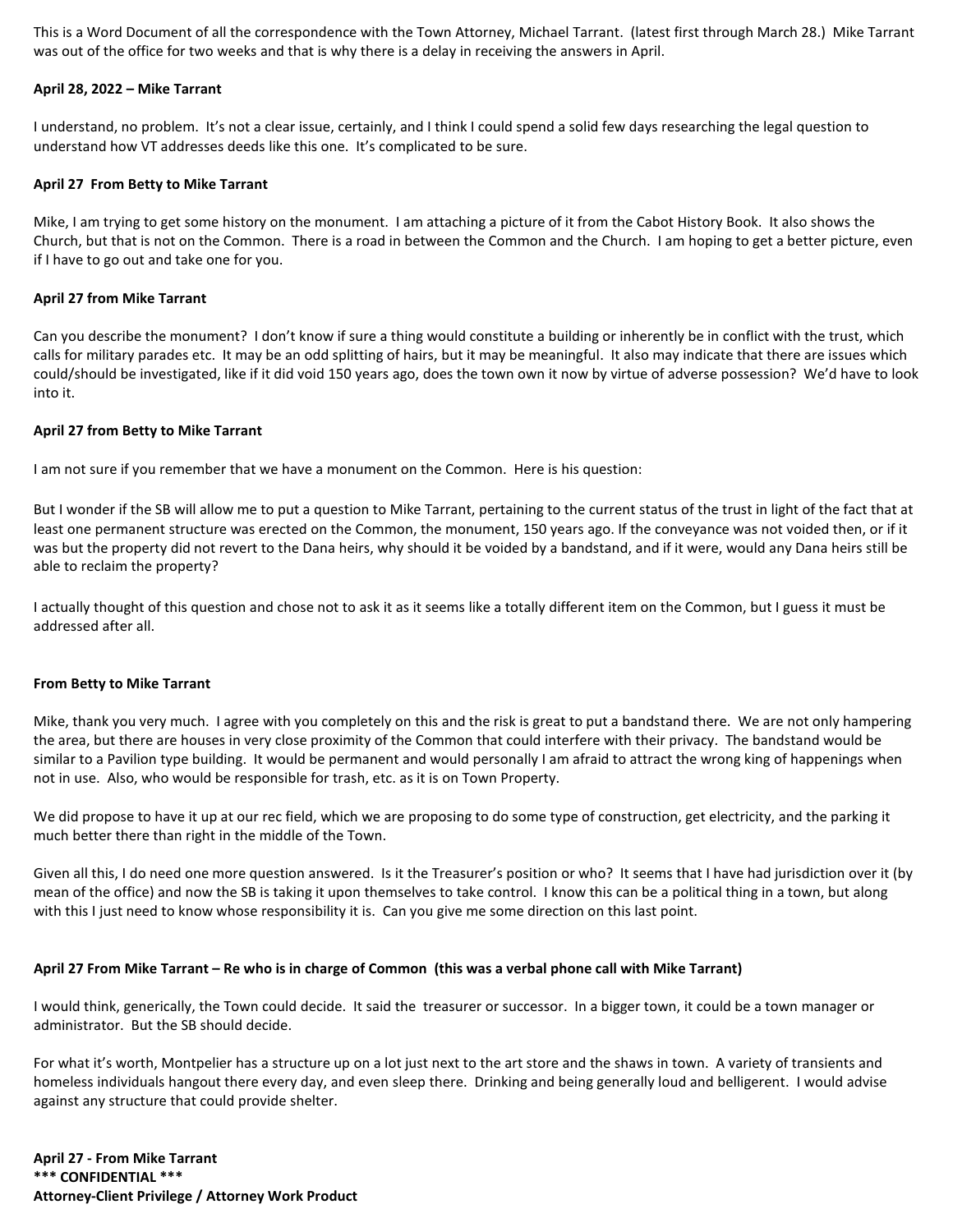# **(The privilege is the Town's, and if it wishes to waive it, it may)**

Betty:

To continue from what I wrote in my previous e-mail. Any language quoted is from the type-written "transcription" of the original handwritten deed.

What the Town received was both a deed and a trust. It's necessary to determine precisely what nature of estate the Town received under the deed.

Here, the land was deeded from John W. Dana to Thomas Osgood, the then-treasurer for the Town of Cabot, "to have and to hold all the above mentioned and described piece of land together with all the privileges thereto belonging unto him the said Osgood and his successor in the said treasurer office forever in trust for the benefit of the inhabitants of the said Town of Cabot." It further provides, toward the end of the deed, that "the said John W. Dana for myself heirs executors & administrators covenant with the said Thomas and his successors in said treasurer office that I have a good right and lawful authority to convey the same as above written that they are free and of all every encumbrance -that I will warrant and defend the same against all lawfull claims of any person or person."

Other than the trust provisions, which contain terms and conditions on the use of the conveyed land, the language of the conveyance is not subject to any qualification until the very end. The conditions and terms all are part of the trust instrument portion of the deed. However, at the very end of the deed, it provides that should certain of the trust provisions not be complied with, the deed will be "void."

Here, the "trust" terms provide the following obligations on the Town:

- "Shall open clear or cause to be opened" the land and "keep clear of all and every encumbrance for a Common that any person or persons may pass and repass on any part of said Common with or without team, carriage of any every description and to be kept free for Military Companies to Parade and Exercise upon"
- "Every person to have an equal privilege to said Common"
- And, in "further trust and confidence," the trustee "will never erect build or sufer to be built by any person or persons any house barn outhouse shead merchants or merchants shop or any other building of any description that will in any manner hinder any person or team from driving or walking on any part or place" on the Common

In my view, the language of the Dana to Cabot deed most likely makes the conveyance to the town one of fee simple determinable—the town's ownership is in "fee" in that it may continue forever, but it is determinable in that it may end on the happening of an event. See Collette v. Town of Charlotte, 114 Vt. 357, 359–60, 45 A.2d 203, 205 (1946) ("A determinable or qualified fee, as that term is now generally used, is a fee simple limited to a person and his heirs with a qualification annexed to it by which it is provided that it must determine whenever the qualification is at an end. Because the estate may last forever it is a fee and because it may end upon the happening of the specified event it is what is usually called a qualified or determinable fee."). I render this opinion on "most likely" grounds, based on the research I've been able to do. It may well be, if we're able to dedicate more time to scouring older case law, that there is something to suggest that this is a conveyance of another nature. But, at this juncture, I believe this deed is mostly likely to be interpreted as a fee determinable.

In a determinable fee, upon the occurrence of the event, "the estate reverts at once on the occurrence of the event by which it is limited." Id. In the Collette case, the deed used the words: "to be used by said Town for school purposes, but when said Town fails to use it for said school purposes it shall **revert** to said Scofield, his heirs and assigns, but the Town shall have the right to remove all buildings located thereon. The Town shall not have the right to use the premises for other than school purposes." Id. at 358. The Supreme Court said that "to be used by said Town for school purposes" together with the "shall revert" language rendered the deed determinable, and concluded that when the Town stopped, it reverted to the heirs. The same result in the case of Dickerman v. Town of Pittsford, 116 Vt. 563 (1951), where the town received a deed for school purposes but if it were to cease that use, then the deed terminated and the land reverted to the grantor or his heirs.

I found a similar MA case, Harrison v. Marcus, 396 Mass. 424, 486 N.E.2d 710 (1985), which reached a different result, but did so because of different language. That case held that the conveyance was of fee simple absolute, subject only to terms of a trust, because:

As we read the 1936 instrument, the deed portion begins with the description of the property and ends with the sentence of conveyance, "to have and to hold all and singular the above granted premises unto the said Harold E. Hallett, Fred M. Angus, and Hervey L. Small, and their successors forever, but in Trust NEVERTHELESS, and to and for the purposes herein declared." The portion of the instrument following that sentence constitutes the declaration of trust. Under this construction, there is no question but that the deed conveyed the property in fee simple absolute to the trustees. All the terms and conditions are in the trust instrument. The words of the deed convey a fee simple absolute.

Harrison, 396 Mass. at 428–29. The court rejected an argument that the words in the Harrison deed of "so long as" created a determinable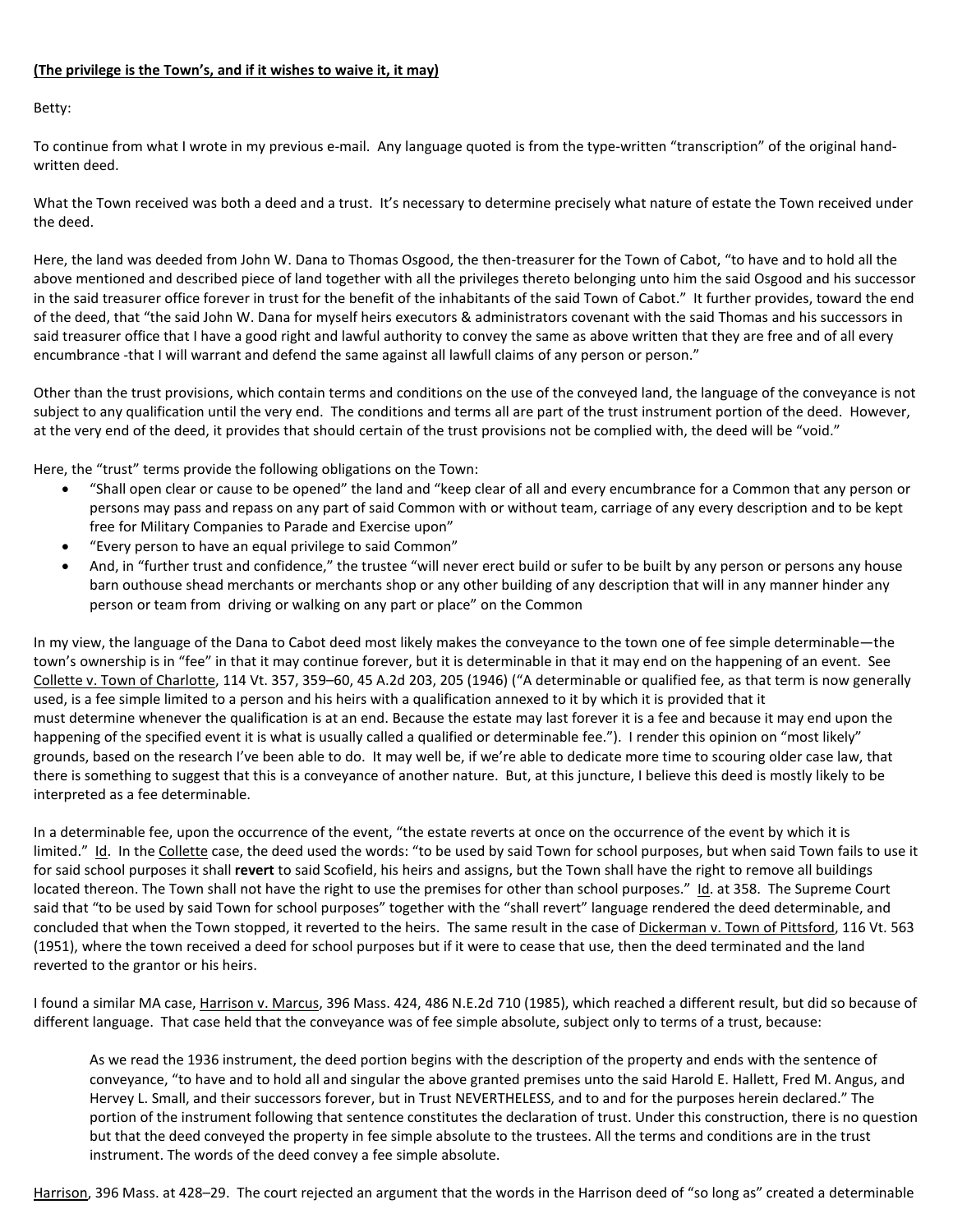fee, because there were express trust conditions, which required trustees to make appointments and record them, charged the trustees with determining breaches in their sole discretion, and should they determine a breach to affirmatively convey. Thus, the MA Court said:

By these provisions, Taylor sought to eliminate any uncertainty in the chain of title. Title would always be in the trustees until, in their sole discretion, they determined that the charitable trust had failed, and then the trustees would convey the property to the heirs. This elaborate mechanism is inconsistent with an estate in fee simple determinable in which a breach of conditions would cause title automatically to revert to the heirs, without any action of the trustees. Thus, we conclude that the trustees took title in fee simple absolute.

Harrison, 396 Mass. at 430–31 (footnotes omitted).

From my read of our deed and these cases, then, Cabot has a fee simple determinable. I admit the word "void," without more, is not as robust as phrases such as "shall **revert** to said Scofield, his heirs and assigns," but I think the intent is clear enough. Deeds are interpreted to give effect to the intent of the parties. See Kipp v. Est. of Chips, 169 Vt. 102, 105, 732 A.2d 127, 129 (1999) (explaining that the "master rule for the construction of deeds is that the intention of the parties, when ascertainable from the entire instrument, prevails over technical terms or their formal arrangement" and that we must "read the entire written instrument as a whole, giving effect to every part so as to understand the words in the context of the full deed" and further that we must "construe the various clauses of the document, wherever possible, so that the deed has a consistent, or harmonious, meaning" (internal citations and quotation marks omitted)). Looking to the Dana to Cabot deed with trust provisions as a whole, it appears to me that although there are indeed both conveyance and trust provisions within the singular instrument, ultimately, the conveyance portion, i.e., the deed portion, is determinable on failure to comply with certain of the trust provisions. Unlike Harrison, where the trustees were expressly tasked under the trust itself, and more like Collette and Dickerson, where the failure to comply with the terms resulted in a reversion.

The last question, of course, is the million dollar question. Can the Town place the bandstand?

The deed provides that it will be "void" if "the said Osgood or his successor or successors in said town treasurers office shall erect build or cause to erected or built any house barn shead out house Merchant or Merchants shop or store or any other building or suffer any to be erected or remain on said granted premises contrary from the trust [unclear] in him . . . ." Interestingly, this language does not precisely track the trust provisions, which are more robust, and just includes some of the trust provisions. One possible read of this is that not all trust provision violations would void the conveyance. Another way to read it would be that this was simply an effort at succinctly restating the trust provisions and that a violation of any of them would violate the deed.

Ultimately, though, I wonder what the nature of this bandstand is. Is it permanent in nature? Can it be erected and deconstructed? My image is of a sort of pavilion, permanent in nature, with a roof. Is that accurate? That would certainly seem to qualify as a building. If it is placed in the ground, it would seem to be erected there. But perhaps it could be mobile? Or portable? It could be there when it needs to be, and moved to a non-Common location when it's not in use?

This also raises a fundamental next question: What would happen if the town did this? If I'm correct that it's a determinable fee, and it was violated, it would revert to the heirs of Dana. That may be difficult to ascertain. We may also, like the case involving grant funds to the church, be subject to a citizen suit. Whether there's merit to anything, I couldn't speculate at this time.

Ultimately, there's great risk in placing a structure on the Common land.

Happy to dig deeper, or discuss more.

Mike

### **March 28 - From Mike Tarrant**

**Subject:** RE: The Common Deed

Betty,

I've spent some time on this, but what I've discovered is that this is more complicated than a quick, off the cuff review can do justice. Because of that, my recommendation is not to take any risk with the Town's property interest at this time. I'm not sure what you mean by close, but we should talk.

Here's my thought process. I don't think this is a typical deed. I think this is a deed and declaration of trust, for the benefit of the townspeople, under the trusteeship of the town.

This land was given: